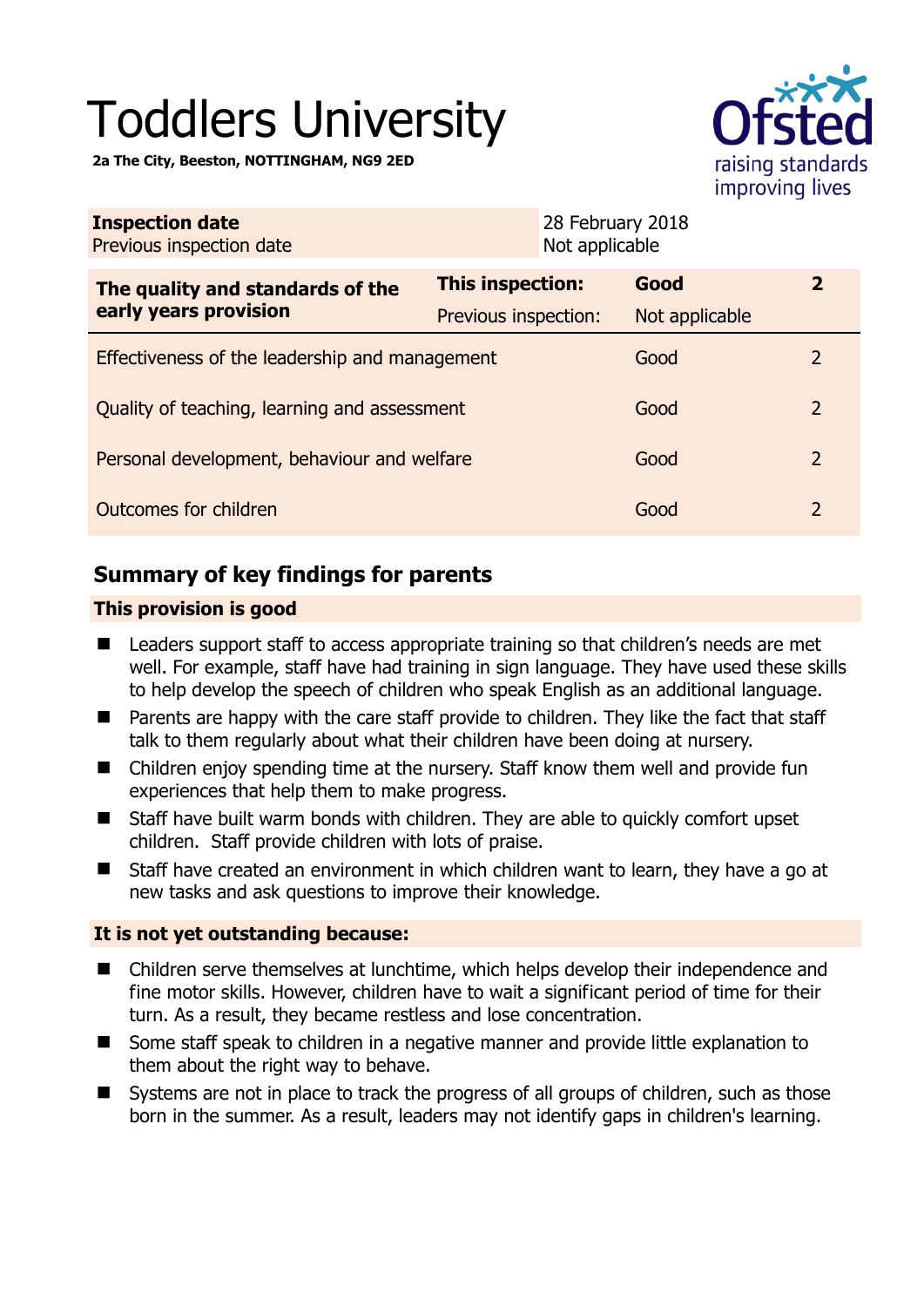# **What the setting needs to do to improve further**

## **To further improve the quality of the early years provision the provider should:**

- improve the organisation of lunch time so that children are not waiting for long periods of time
- develop staff practice so that they manage children's behaviour in a consistent manner
- improve systems to track children's development so that they show the progress of different groups of children.

## **Inspection activities**

- The inspector observed the quality of teaching during activities both indoors and outdoors, and assessed the impact this has on children's learning.
- The inspector completed a joint observation with the nursery director.
- $\blacksquare$  The inspector held a meeting with the nursery manager.
- The inspector looked at relevant documentation, such as children's records, staff files, policies and planning sheets.
- The inspector spoke to staff regarding their knowledge of safeguarding, children's progress and the support they receive from management.
- The inspector spoke to a selection of parents during the inspection and took account of their views.

## **Inspector**

William Good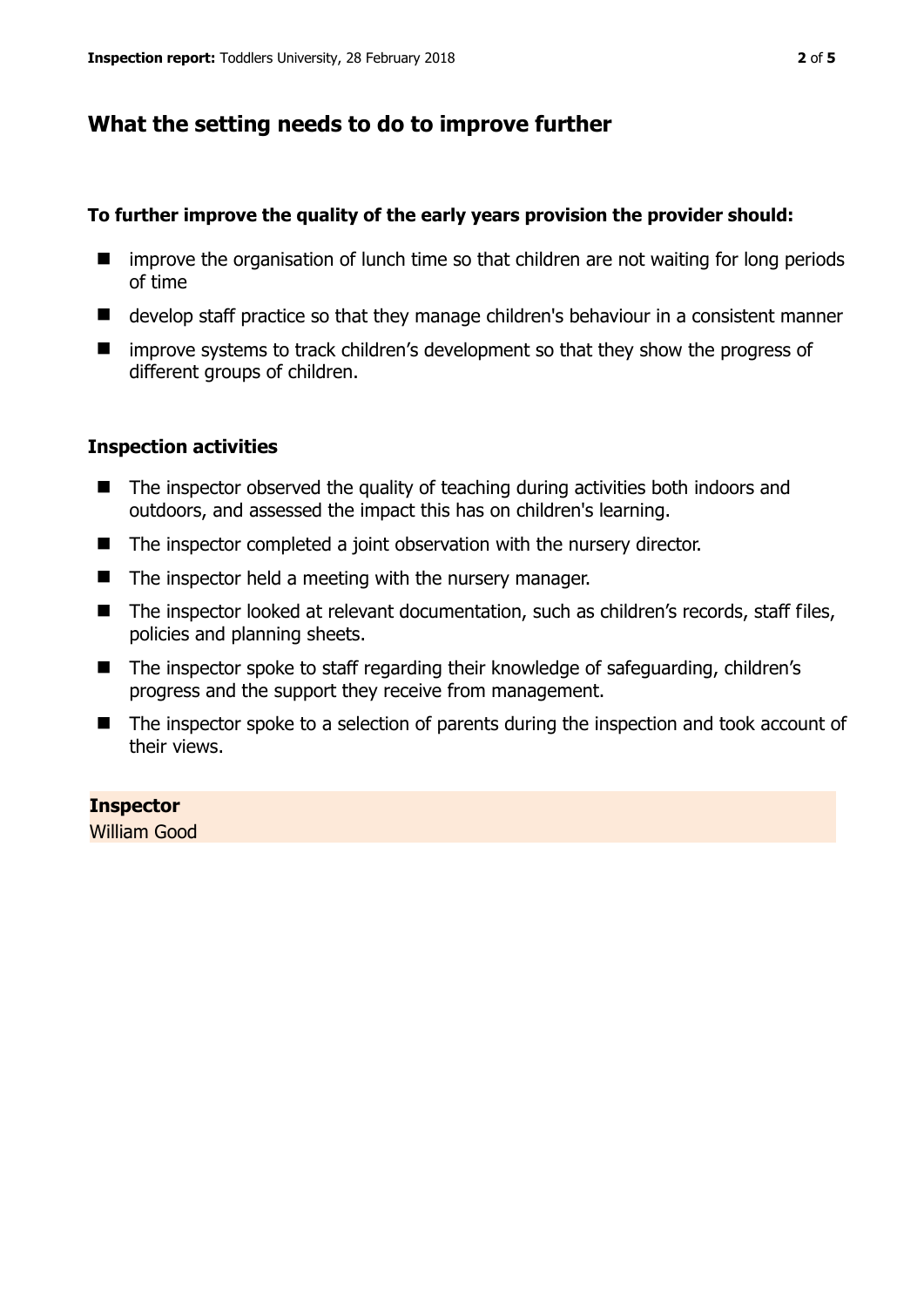## **Inspection findings**

#### **Effectiveness of the leadership and management is good**

Leaders know what the nursery does well through seeking views of parents, children and staff. Leaders use these views to make changes that improve the quality of childcare. They are highly qualified. They observe staff and share their knowledge appropriately to help develop the quality of teaching. Safeguarding is effective. Staff have a clear understanding of the signs that raise concerns about a child's welfare. They are also clear on the procedures to follow if they have a concern, helping to keep children safe. Leaders are aware of individual children's progress. They identify children that require extra help and put in place measures to support their learning and welfare. Leaders and staff work well with external agencies and parents to help children with special educational needs or disabilities make progress.

#### **Quality of teaching, learning and assessment is good**

Staff speak to parents about children's progress at the nursery and at home. They give parents ideas about how to support children's development. Staff accurately assess each child's stage of development. This enables staff to identify areas where children are not reaching their expected levels of development. Staff provide activities that target these areas, helping children to progress. Teaching is effective. Staff provide a wide range of activities across the curriculum. Staff teach children to understand and speak English. Staff repeat the correct pronunciation when children have a go at saying new words. They use simple language when asking questions and give children time to think. As a result, children's communication skills are developing well.

#### **Personal development, behaviour and welfare are good**

Staff teach children good behaviour. Children are good at following instructions from staff, and are familiar with routines. For example, they help tidy up and wash their hands when told by staff. Children are confident, they approach new people and ask questions. In the pre-school room the inspector saw children enjoy singing and completing the actions to songs. They patiently watch others while they wait their turn to stand at the front. Children spend a long time focusing on their play. For example, in the baby room children spend time sat making marks on paper with crayons. Children in the toddler room persist with puzzles until shapes are in the right place. Staff supervise children well. Children are encouraged to take managed risks that supports their physical development. For example, children learn to balance on logs while staff remain close by to support them.

#### **Outcomes for children are good**

Children are reaching a typical level of development for their age. This includes children that were behind when they first came to nursery. Children with special educational needs or disabilities are also making good progress from their starting points. Staff help children to develop their skills in mathematics and literacy. Children use tweezers to place the correct amount of acorns from a basket under a number. As a result, children learn to count and recognise numbers. They also learn to write their name clearly. Children are learning to be independent from a young age. For example, children in the baby room are able to put their drink in the correct place after having a snack.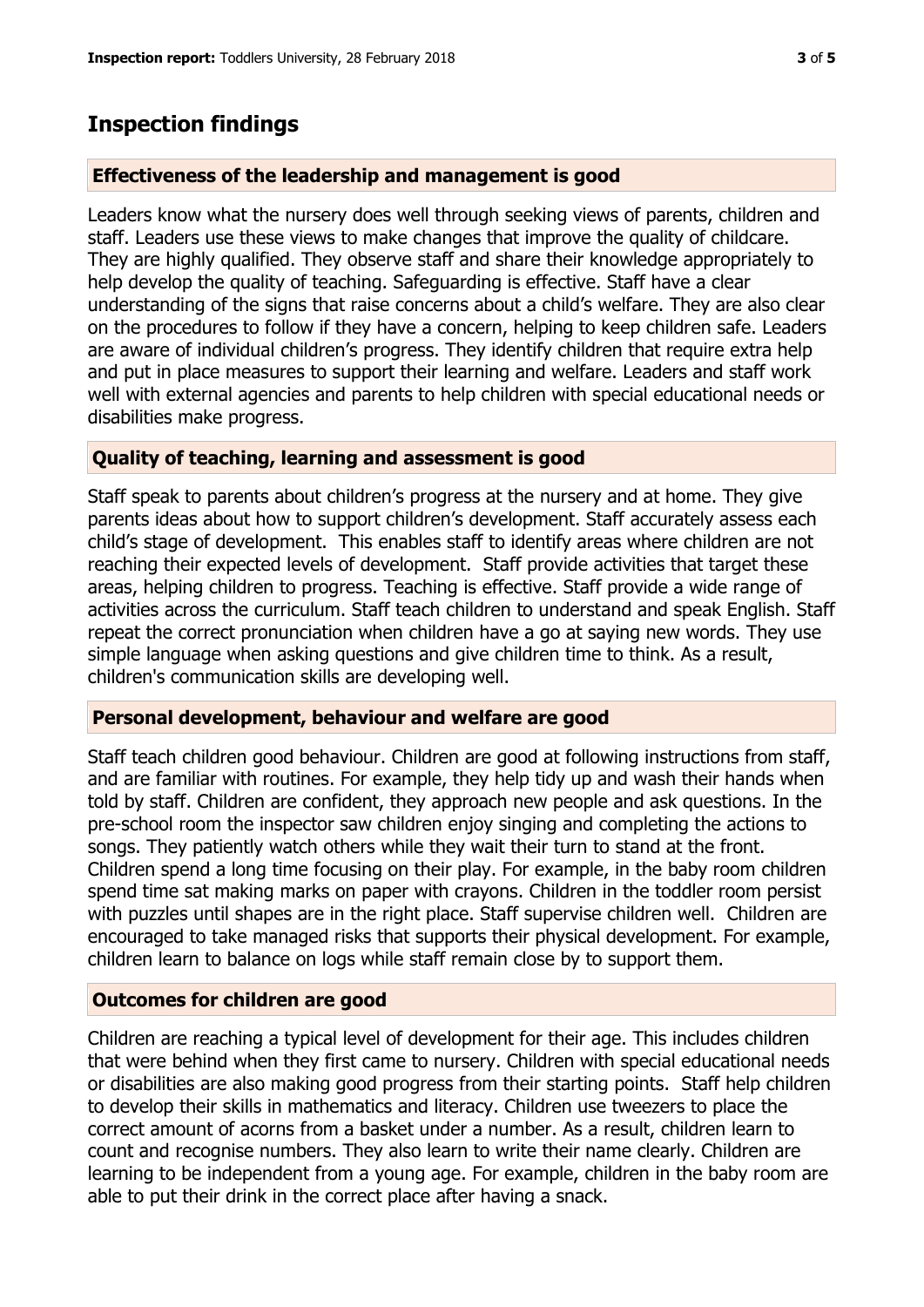# **Setting details**

| Unique reference number                             | EY500026                                                                             |  |
|-----------------------------------------------------|--------------------------------------------------------------------------------------|--|
| <b>Local authority</b>                              | Nottinghamshire                                                                      |  |
| <b>Inspection number</b>                            | 1108650                                                                              |  |
| <b>Type of provision</b>                            | Full-time provision                                                                  |  |
| Day care type                                       | Childcare - Non-Domestic                                                             |  |
| <b>Registers</b>                                    | Early Years Register, Compulsory Childcare<br>Register, Voluntary Childcare Register |  |
| Age range of children                               | $0 - 8$                                                                              |  |
| <b>Total number of places</b>                       | 72                                                                                   |  |
| Number of children on roll                          | 39                                                                                   |  |
| Name of registered person                           | <b>Toddlers Uni Limited</b>                                                          |  |
| <b>Registered person unique</b><br>reference number | RP901158                                                                             |  |
| Date of previous inspection                         | Not applicable                                                                       |  |
| <b>Telephone number</b>                             | 0115 967 8602                                                                        |  |

Toddlers University was originally registered in 2009 and re-registered in 2016. The nursery employs eight members of childcare staff. Of these, four hold appropriate early years qualifications at level 3, one at level 5 and two at level 6. The provider holds early years professional status. The nursery opens from Monday to Friday all year round, except for one week at Christmas and all bank holidays. Sessions are from 7.30am until 6pm. The nursery provides funded early education for two-, three- and four-year-old children. It supports a number of children who speak English as an additional language

This inspection was carried out by Ofsted under sections 49 and 50 of the Childcare Act 2006 on the quality and standards of provision that is registered on the Early Years Register. The registered person must ensure that this provision complies with the statutory framework for children's learning, development and care, known as the early years foundation stage.

Any complaints about the inspection or the report should be made following the procedures set out in the guidance 'Complaints procedure: raising concerns and making complaints about Ofsted', which is available from Ofsted's website: www.gov.uk/government/organisations/ofsted. If you would like Ofsted to send you a copy of the guidance, please telephone 0300 123 4234, or email enquiries@ofsted.gov.uk.